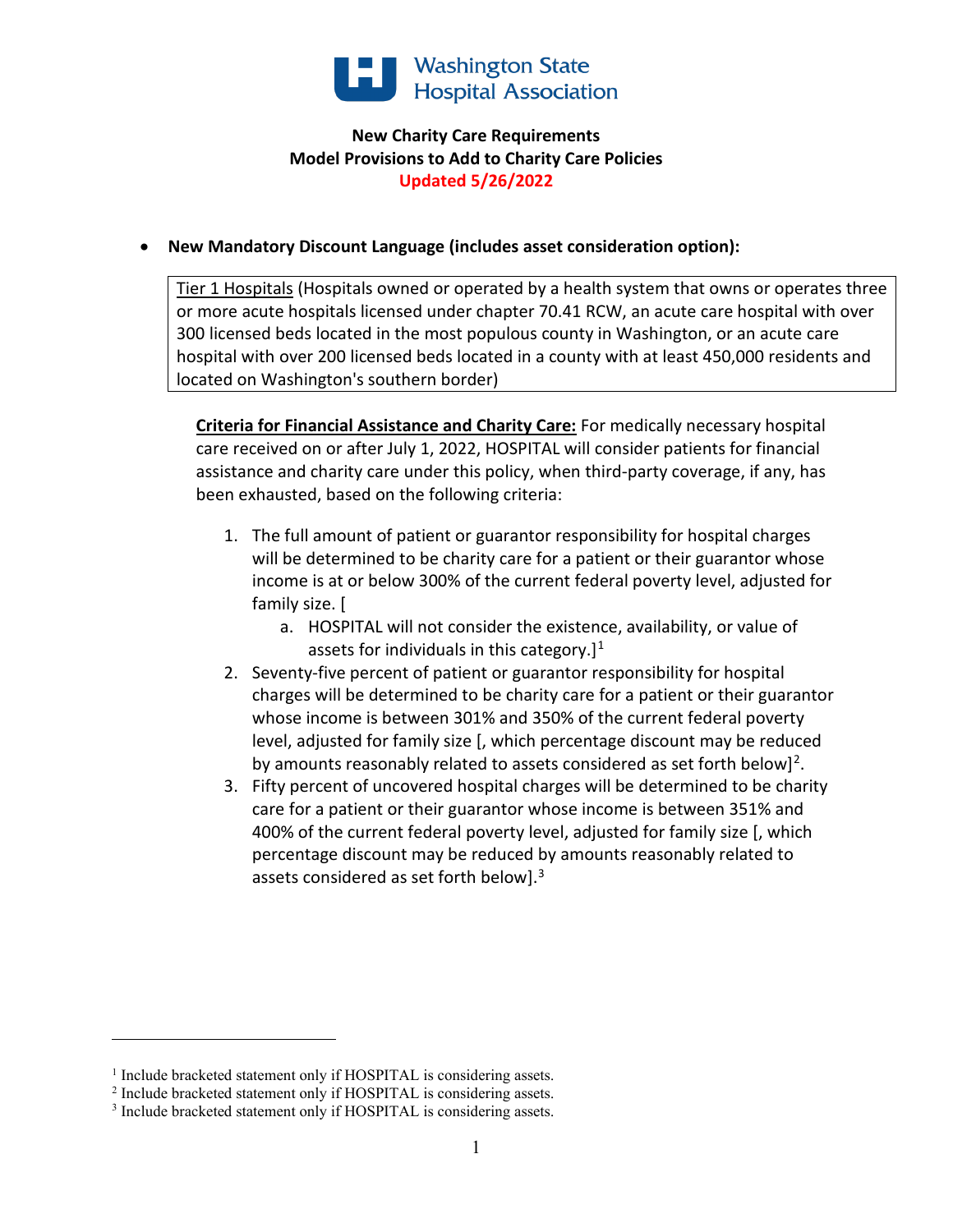Tier 2 Hospitals (all non-Tier 1 Hospitals (independent and small hospitals and behavioral health hospitals not owned by a system)

**Criteria for Financial Assistance and Charity Care:** For medically necessary hospital care received on or after July 1, 2022, HOSPITAL will consider patients for financial assistance and charity care under this policy, when third-party coverage, if any, has been exhausted, based on the following criteria:

- 1. The full amount of patient or guarantor responsibility for hospital charges will be determined to be charity care for a patient or their guarantor whose income is at or below 200% of the current federal poverty level, adjusted for family size. [
	- a. HOSPITAL will not consider the value of assets to reduce charity care discounts for individuals in this category.] $4$
- 2. Seventy-five percent of patient or guarantor responsibility for hospital charges will be determined to be charity care for a patient or their guarantor whose income is between 201% and 250% of the current federal poverty level, adjusted for family size [, which percentage discount may be reduced by amounts reasonably related to assets considered as set forth below<sup>1[5](#page-1-1)</sup>.
- 3. Fifty percent of uncovered hospital charges will be determined to be charity care for a patient or their guarantor whose income is between 251% and 300% of the current federal poverty level, adjusted for family size [, which percentage discount may be reduced by amounts reasonably related to assets considered as set forth below].[6](#page-1-2)

**Consideration of Assets:** [For hospitals in either tier, include the following only if considering assets.]

When determining eligibility for financial assistance and charity care under this policy for care received on or after July 1, 2022, for patients and/or guarantors not eligible for charity care for the full amount of hospital charges, HOSPITAL may take into consideration the existence, availability, and value of assets or the patient and/or guarantor to reduce the amount of the discount granted. In doing so, HOSPITAL will exclude from consideration:

- The first \$5000 in monetary assets for an individual, \$8000 for a family of two, and \$1500 of monetary assets for each additional family member; the value of any asset that has a penalty for early withdrawal shall be the value of the asset after the penalty has been paid;
- Equity in a primary residence;
- Retirement plans other than 401(k) plans;

<span id="page-1-0"></span><sup>4</sup> Include bracketed statement only if HOSPITAL is considering assets.

<span id="page-1-1"></span><sup>5</sup> Include bracketed statement only if HOSPITAL is considering assets.

<span id="page-1-2"></span><sup>6</sup> Include bracketed statement only if HOSPITAL is considering assets.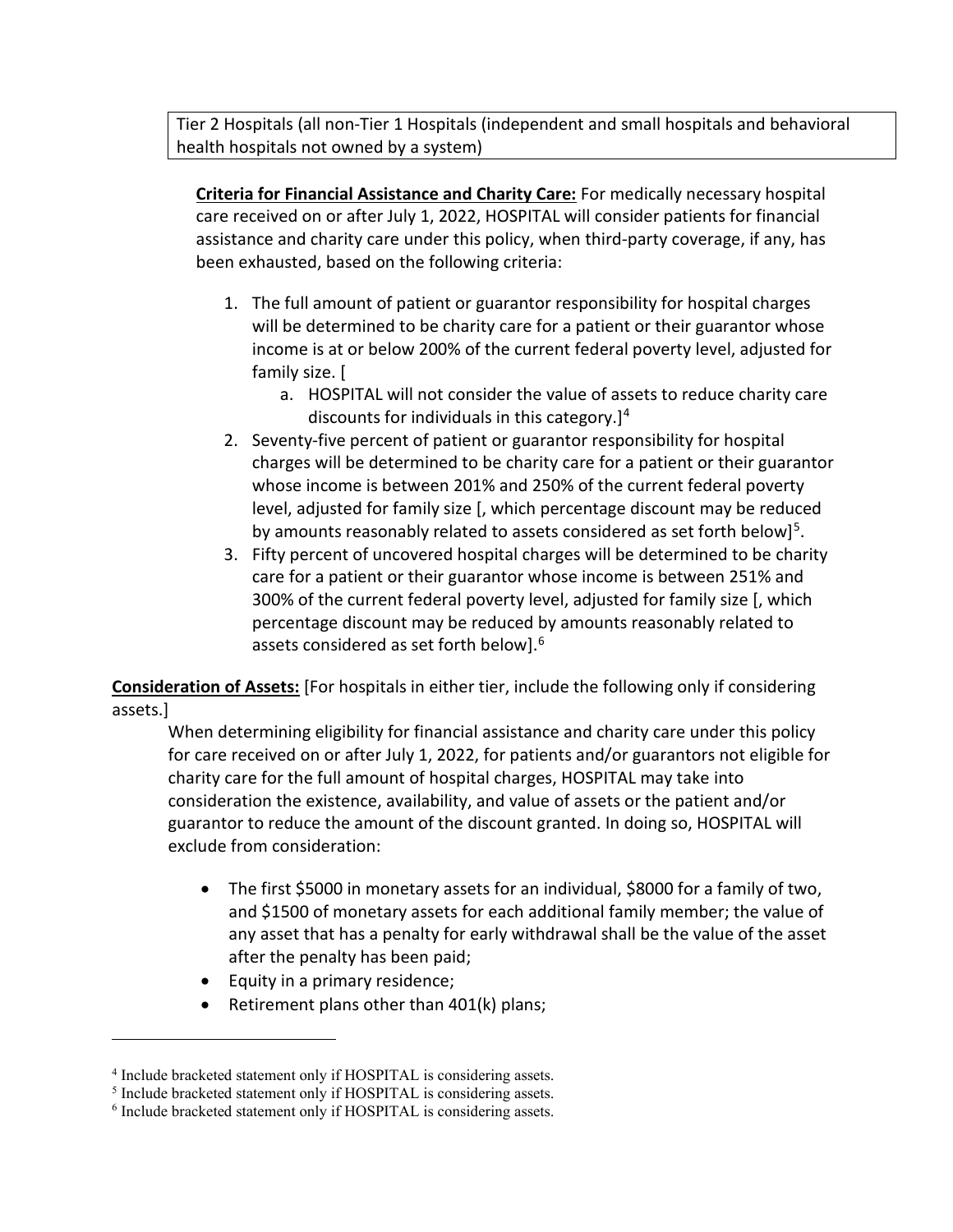- One motor vehicle (and a second motor vehicle if it is necessary for employment or medical purposes);
- Prepaid burial contracts or burial plots; and
- Life insurance policies with a face value of \$10,000 or less.

With respect to those assets that may be taken into consideration, HOSPITAL will seek only such information regarding assets as is reasonably necessary and readily available to determine the existence, availability, and value of such assets.

- 1. HOSPITAL will consider assets and collect information related to such assets as required by the Centers for Medicare and Medicaid (CMS) for Medicare cost reporting.
	- a. Such information may include reporting of assets convertible to cash and unnecessary for the patient's daily living.
- 2. Duplicate forms of verification will not be requested.
	- a. Only one current account statement is required to verify monetary assets.
- 3. If no documentation for an asset is available, a written and signed statement from the patient or guarantor is sufficient.
- 4. Asset information will not be used for collection activities.

## • **Medicaid and Health Benefit Exchange Obligations**

**[UPDATED May 26, 2022 to add detail about retroactive coverage to section 2 and remove reference to the Washington Health Benefit Exchange in sections 3 and 4]:** 

**Identification of Patients Eligible for Certain Third-Party Coverage**: For services provided to patients on or after July 1, 2022, the following procedures will apply for identifying patients and/or their guarantors who may be eligible for health care coverage through Washington medical assistance programs (e.g., Apple Health) or the Washington Health Benefit Exchange:

- 1. As a part of the charity care application process for determining eligibility for financial assistance and charity care, HOSPITAL will query as to whether a patient or their guarantor meets the criteria for health care coverage under medical assistance programs under chapter 74.09 RCW or the Washington Health Benefit Exchange.
- 2. If information in the application indicates that the patient or their guarantor is eligible for retroactive coverage through the medical assistance programs under chapter 74.09 RCW, HOSPITAL will assist the patient or their guarantor in applying by, among other things, [*insert specific activities the HOSPITAL will perform, e.g.: providing the patient or their guarantor with information about the necessary forms that must be completed or connecting them with other individuals or agencies who can assist].*